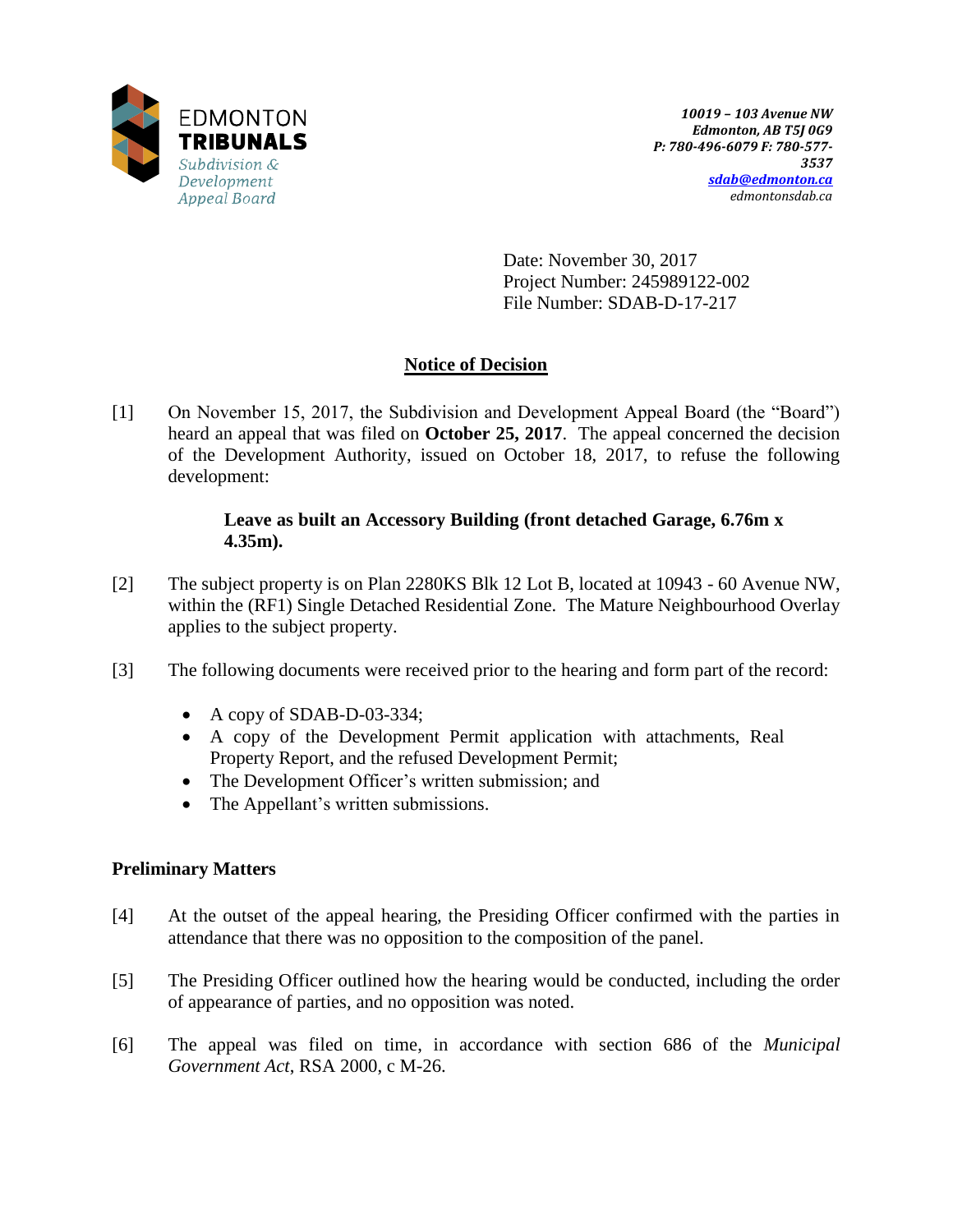#### **Summary of Hearing**

- *i) Position of the Appellant, Ms. M. Morris, accompanied by Mr. D. Meardi, Legal Counsel for the Appellant*
- [7] Ms. Morris was shocked when the surveyor explained to her that the garage was built 10 inches closer to the street than what was allowed.
- [8] When the garage package was first ordered she realized that the original surveyor did not consider the overhang of the house in the proposed site plan. To prevent the house overhang overlapping the garage overhang, the contractor shifted the concrete slab.
- [9] As a homeowner, she relied on the professionals to build her garage according to the rules and it was not her intent to not comply with the plans.
- [10] Ms. Morris went door-to-door with a photograph of the house and the garage to explain to neighbours within the 60-metre radius, the non-compliance issue. She received overwhelming support for her appeal and received 31 signatures. The past president of the Pleasantview Community League advised her that the Pleasantview Community League does not get involved with the appeal process.
- [11] She has received compliments from neighbours about how aesthetically pleasing her property is and how attractive the garage and house are.
- [12] Ms. Morris provided the following information in response to questions from the Board:
	- a. The most affected property owners to the east are in support of the garage.
	- b. The lot does not have a lane and because of the placement of the house, building a compliant garage is limited. She ordered the smallest garage package possible because of the small lot.
	- c. In 1988 there was a carport on the property but there was an agreement with her neighbour to turn onto their property in order to use the carport.
	- d. There has never been a complaint with regard to her driveway and there are other similar driveways in the neighbourhood.
	- e. Tearing down the garage would be a financial hardship.
	- f. There is a retaining wall on the west side of the property as the lot slopes down, which is why the garage was not placed on that portion of the yard.
	- g. She does not have any issues with the conditions attached to the Development Officer's written submission.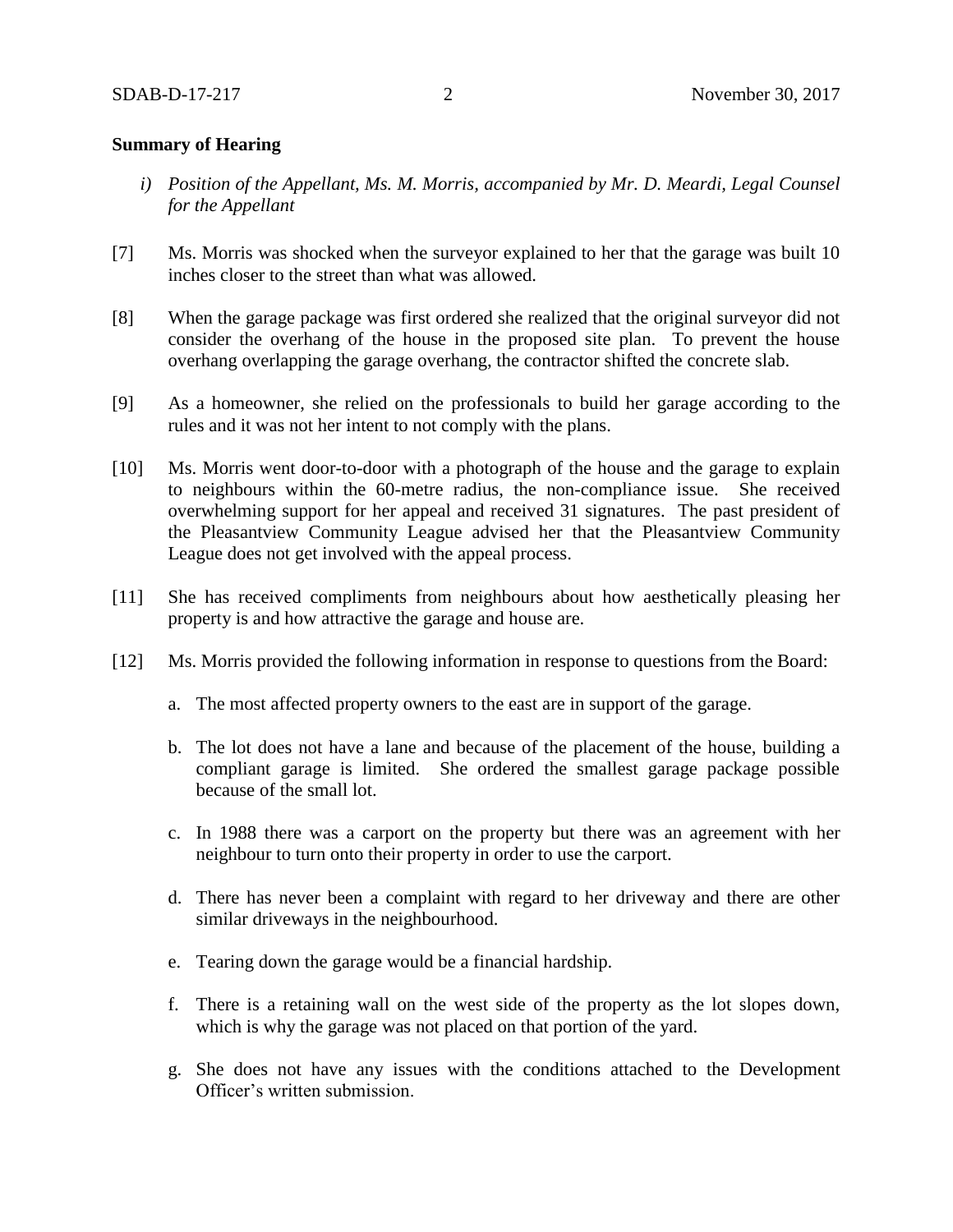- h. Mr. Meardi indicated that the garage complies with all of the other regulations of the *Edmonton Zoning Bylaw* including height.
- *ii) Position of the Development Officer, Mr. G. Robinson*
- [13] Mr. Robinson provided a written submission and did not attend the hearing.

#### **Decision**

- [14] The appeal is **ALLOWED** and the decision of the Development Authority is **REVOKED**. The development is **GRANTED** as applied for to the Development Authority.
- [15] In granting the development the following variance to the *Edmonton Zoning Bylaw* is allowed:
	- 1. Section 50.3(5)(a) states:

an Accessory building or structure shall be located not less than 18.0 m from the Front Lot Line, unless it complies with the Setback requirements for a principal building.

Section 50.3(5)(a) is waived to allow the existing detached Garage in the Front Yard per the stamped Real Property Report.

#### **Reasons for Decision**

- [16] A detached Garage is Accessory to a Permitted Use in the (RF1) Single Detached Residential Zone.
- [17] The Garage was built in 2003. Prior to pouring the pad, the overhang of the House and the Garage overlapped and in order to have separation, the Garage was moved 10 inches (25.4 centimetres) closer to the Front Lot Line.
- [18] The Appellant had purchased the smallest Garage package possible because of the small lot and based on the Real Property Report, the Board finds that there was no other place on the lot that a Garage could have been located.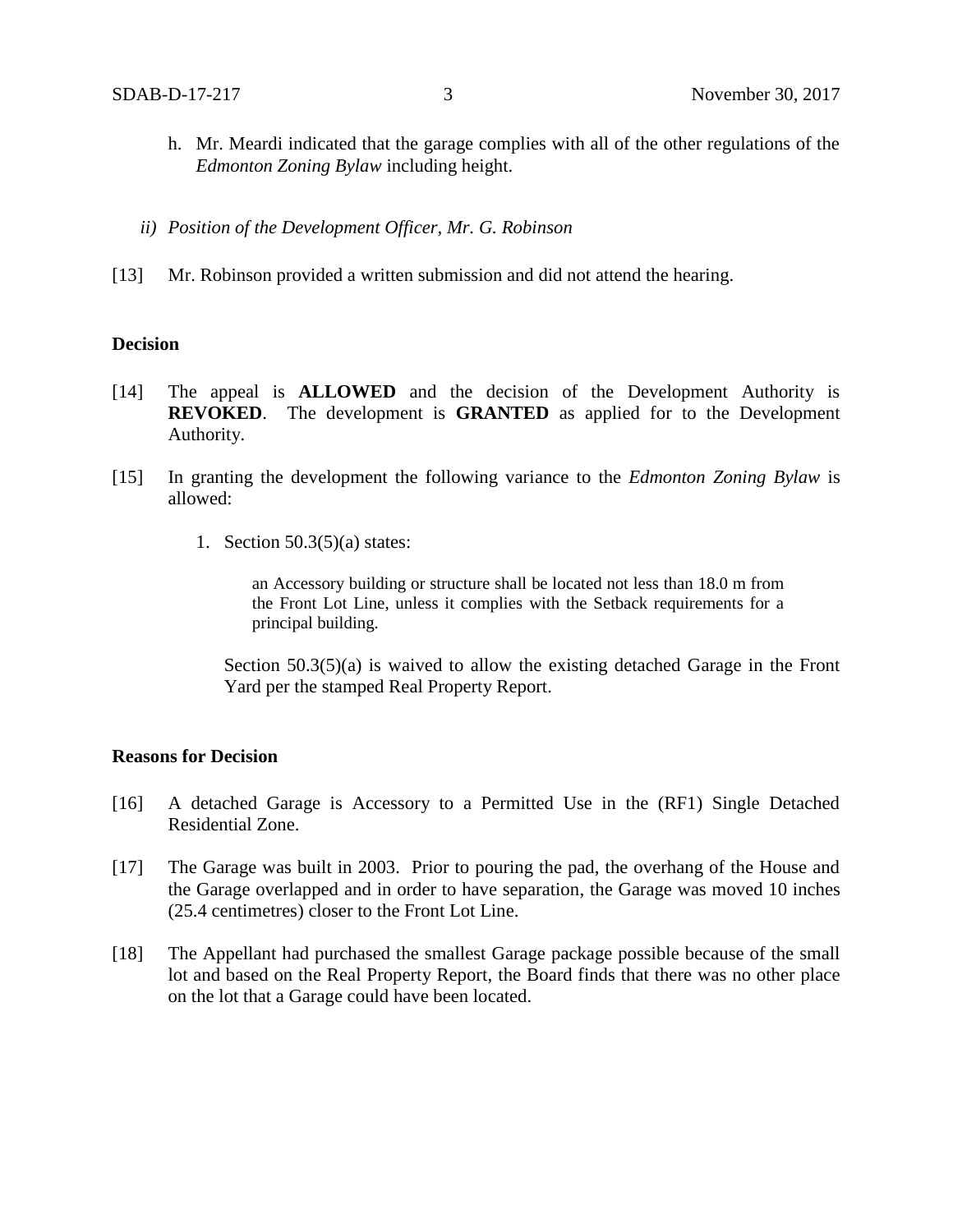- [19] The previous decision of the Board (SDAB-D-03-334) allowed the Garage to be 2.74 metres from the Front Lot Line. However, because of the surveyor's error, the Garage was built 2.48 metres from the Front Lot Line, which is approximately a difference of 10 inches (25.4 centimetres) and does not have an impact on the abutting properties or the neighbourhood.
- [20] The Appellant canvassed the community and had overwhelming support and there was no opposition to the existing Garage.
- [21] Based on the photographic evidence, the exterior of the Garage matches the Principal Building and the Board finds that the Garage is aesthetically pleasing.
- [22] As the Board is permitting the Garage to remain, no other conditions need to be applied.
- [23] Based on the above, the Board finds that the proposed development will not unduly interfere with the amenities of the neighbourhood, nor materially interfere with or affect the use, enjoyment or value of neighbouring parcels of land.

Patricia L. Janes.

Ms. P. Jones, Presiding Officer Subdivision and Development Appeal Board

Board Members in Attendance Mr. V. Laberge; Mr. A. Bolstad; Ms. D. Kronewitt Martin; Ms. G. Harris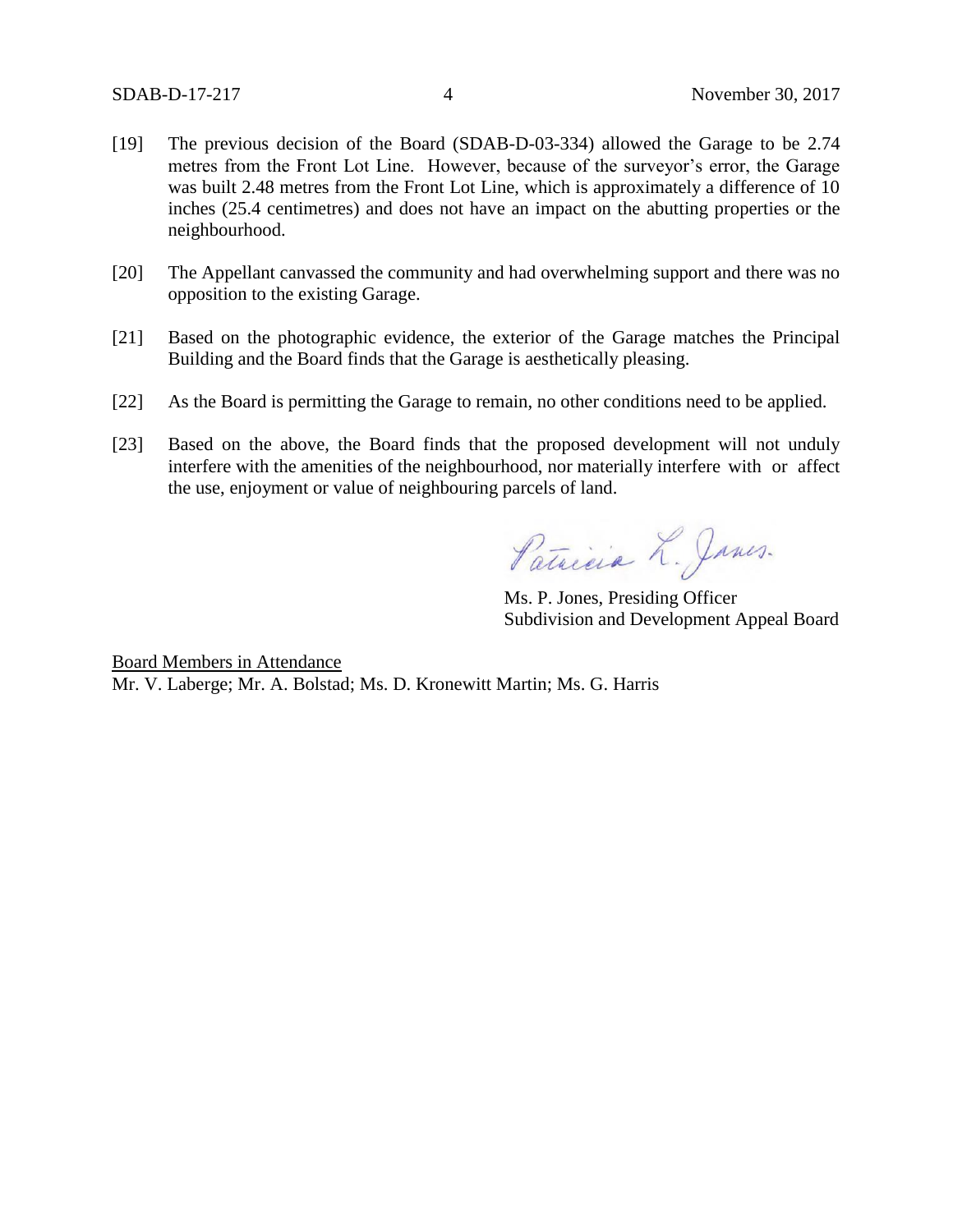## **Important Information for the Applicant/Appellant**

- 1. This is not a Building Permit. A Building Permit must be obtained separately from the Sustainable Development Department, located on the 2nd Floor, Edmonton Tower, 10111 – 104 Avenue NW, Edmonton, AB T5J 0J4.
- 2. Obtaining a Development Permit does not relieve you from complying with:
	- a) the requirements of the *Edmonton Zoning Bylaw*, insofar as those requirements have not been relaxed or varied by a decision of the Subdivision and Development Appeal Board,
	- b) the requirements of the *Alberta Safety Codes Act*,
	- c) the *Alberta Regulation 204/207 – Safety Codes Act – Permit Regulation*,
	- d) the requirements of any other appropriate federal, provincial or municipal legislation,
	- e) the conditions of any caveat, covenant, easement or other instrument affecting a building or land.
- 3. When an application for a Development Permit has been approved by the Subdivision and Development Appeal Board, it shall not be valid unless and until any conditions of approval, save those of a continuing nature, have been fulfilled.
- 4. A Development Permit will expire in accordance to the provisions of section 22 of the *Edmonton Zoning Bylaw, Bylaw 12800*, as amended.
- 5. This decision may be appealed to the Alberta Court of Appeal on a question of law or jurisdiction under section 688 of the *Municipal Government Act*, RSA 2000, c M-26. If the Subdivision and Development Appeal Board is served with notice of an application for leave to appeal its decision, such notice shall operate to suspend the Development Permit.
- 6. When a decision on a Development Permit application has been rendered by the Subdivision and Development Appeal Board, the enforcement of that decision is carried out by the Sustainable Development Department, located on the 2nd Floor, Edmonton Tower, 10111 – 104 Avenue NW, Edmonton, AB T5J 0J4.

*NOTE: The City of Edmonton does not conduct independent environmental checks of land within the City. If you are concerned about the stability of this property for any purpose, you should conduct your own tests and reviews. The City of Edmonton, when issuing a development permit, makes no representations and offers no warranties as to the suitability of the property for any purpose or as to the presence or absence of any environmental contaminants on the property.*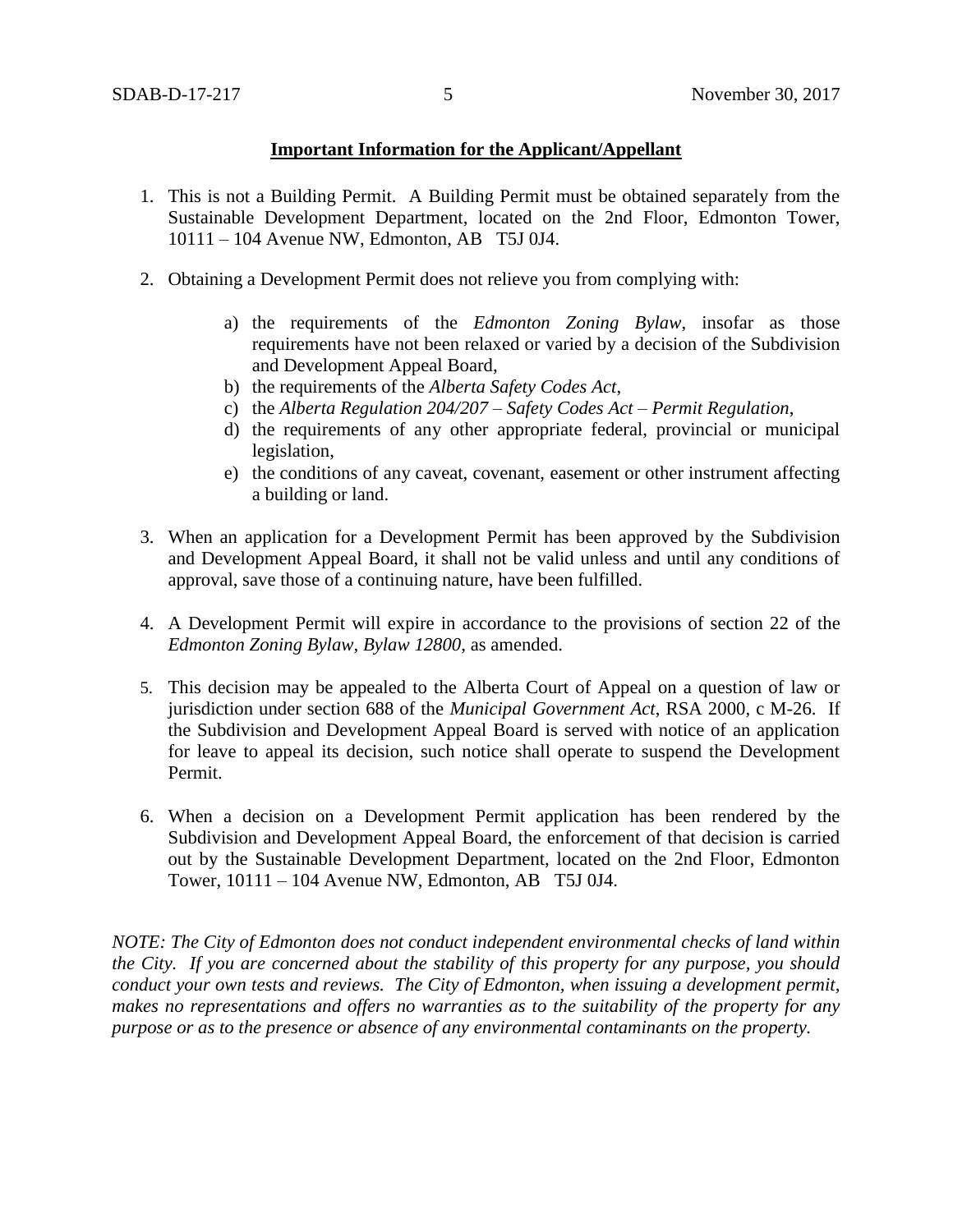

Date: November 30, 2017 Project Number: 256668550-002 File Number: SDAB-D-17-218

# **Notice of Decision**

[1] On November 15, 2017, the Subdivision and Development Appeal Board (the "Board") heard an appeal that was filed on **October 23, 2017**. The appeal concerned the decision of the Development Authority, issued on October 4, 2017, to refuse the following development:

## **Construct exterior alterations to a Single Detached House (Driveway extension, 2.30m x 8.75m).**

- [2] The subject property is on Plan 1225096 Blk 2 Lot 14, located at 8120 217 Street NW, within the (RSL) Residential Small Lot Zone. The Lewis Farms Area Structure Plan and Rosenthal Neighbourhood Structure Plan apply to the subject property.
- [3] The following documents were received prior to the hearing and form part of the record:
	- A copy of the Development Permit application with attachments, proposed plans, and the refused Development Permit;
	- The Development Officer's written submission;
	- A Canada Post Delivery Confirmation;
	- The Appellant's written submissions; and
	- An on-line response from an adjacent property owner in opposition to the proposed development.

# **Preliminary Matters**

- [4] At the outset of the appeal hearing, the Presiding Officer confirmed with the parties in attendance that there was no opposition to the composition of the panel.
- [5] The Presiding Officer outlined how the hearing would be conducted, including the order of appearance of parties, and no opposition was noted.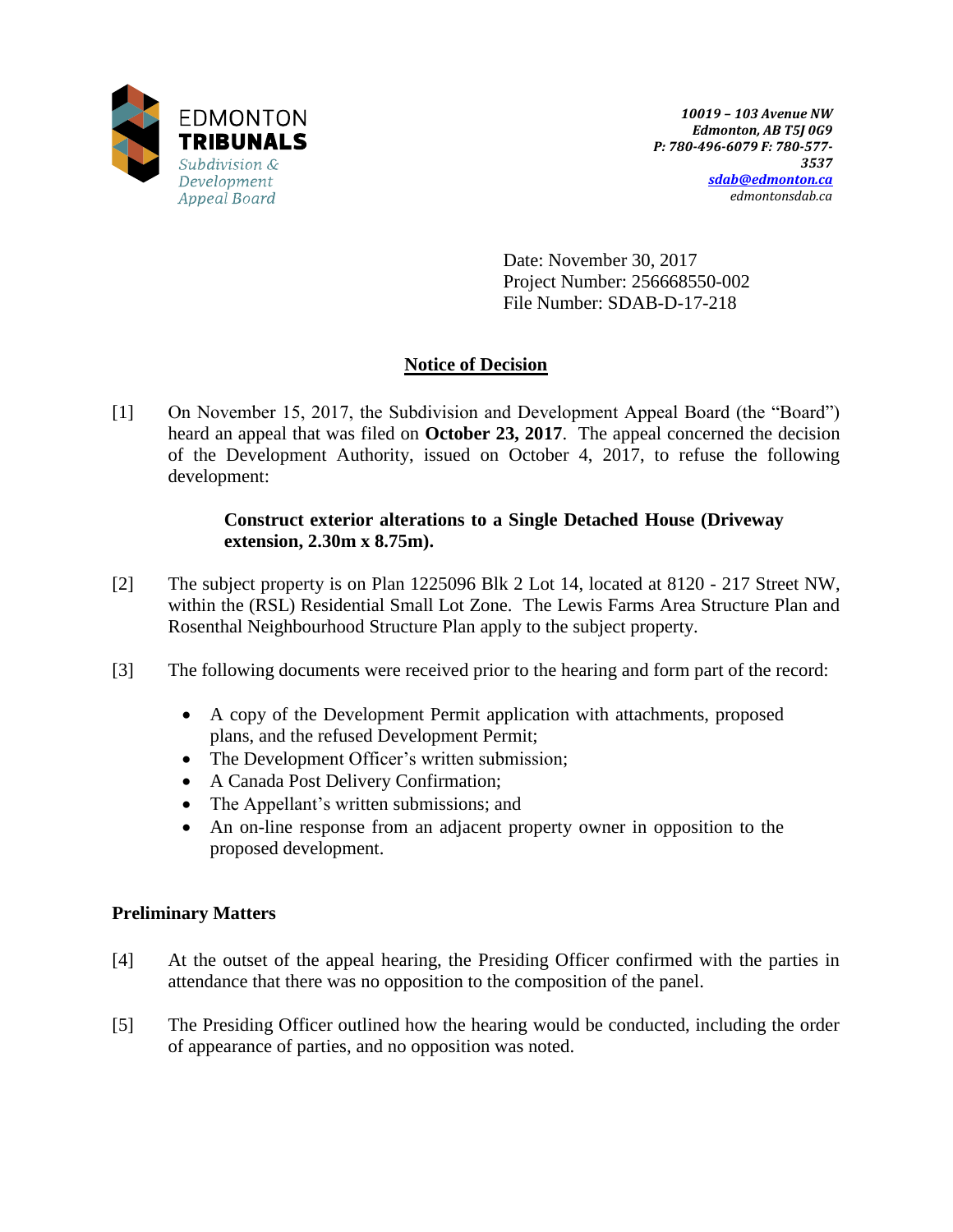- [6] The Presiding Officer referenced a Canada Post Delivery Confirmation submitted by the Development Authority to show that the Notice of the Decision was received October 10, 2017. Mr. Manucci confirmed that the signature on the Canada Post Delivery Confirmation was by the receptionist at their law firm.
- [7] The appeal was filed on time, in accordance with section 686 of the *Municipal Government Act*, RSA 2000, c M-26.

#### **Summary of Hearing**

- *i) Position of the Appellant, Mr. S. Manucci, Legal Counsel for Mr. C. Pullano and Ms. C. Bossio*
- [8] This matter was raised because of a real estate transition that required a Real Property Report compliance certificate.
- [9] His clients bought the house from a reputable builder and the driveway with the extension was poured at the same time. His client was unaware of the legislation at the time.
- [10] They canvassed the idea of adding permanent planters on the extension and the Development Officer indicated that she could approve the extension with this condition. However, the purchaser did not want this condition and wanted the driveway extension to remain as is.
- [11] They canvassed neighbours within a 60-metre radius and there were 21 properties within that radius. They received 18 signatures of support for the driveway extension. Of the three properties that did not sign; his client made several attempts at one property; one property owner did not speak English; and another neighbour needed time to speak with her husband.
- [12] In his opinion, the neighbour who responded in opposition is not affected by the driveway extension.
- [13] The front yard currently is landscaped with trees, shrubs, and sod; and the neighbour who is most affected by the extension and has signed in support of it, has green space abutting the driveway extension. In his opinion, the property is aesthetically pleasing and blends in with the rest of the neighbourhood.
- [14] Removing the concrete slab would be a financial hardship for his client.
- [15] Mr. Manucci provided the following information in response to questions from the Board: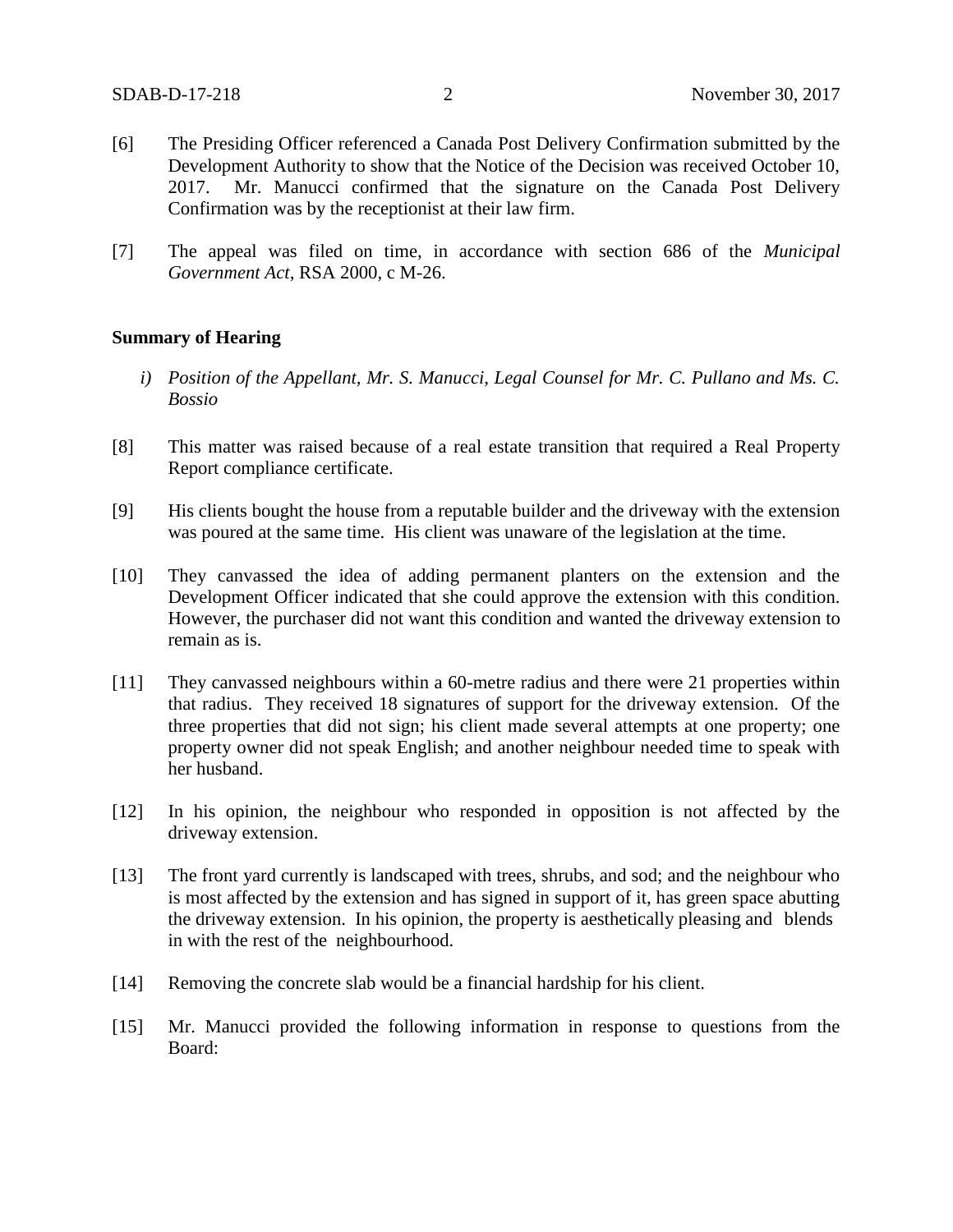- a. The driveway extension is used for parking and to access the rear yard. There has never been a complaint.
- b. He reiterated that his client was originally agreeable to adding planters to the extension, but his client will risk litigation by the purchaser if this condition is added.
- c. In his opinion, the paved walkway to the front door is under the eaves, which is why the Real Property Report does not show the walkway.
- d. He does not believe his client has shoveled snow into the abutting property (Lot 13).
- e. There is another similar driveway extension in the neighbourhood but he does not have a photograph.
- *ii) Position of the Development Officer, Ms. J. Kim*
- [16] Ms. Kim provided a written submission and did not attend the hearing.

#### **Decision**

- [17] The appeal is **ALLOWED** and the decision of the Development Authority is **REVOKED**. The development is **GRANTED** as applied for to the Development Authority.
- [18] In granting the development the following variance to the *Edmonton Zoning Bylaw* is allowed:
	- 1. Section 54.1(4)(a) and (c) is waived to allow a total Driveway width of 8.45 metres and to allow the Driveway extension not to lead directly to the Garage per the stamped Real Property Report.

#### **Reasons for Decision**

- [19] The existing Driveway extension is Accessory to a Permitted Use in the (RSL) Residential Small Lot Zone.
- [20] The Driveway with the extension was poured at the same time and there is no division line between the Driveway and the extension as it is one area of concrete.
- [21] The original Development Permit was not presented by either the Development Officer or the Appellant and the Board has no way of knowing if the original Development Permit was only for the Driveway portion leading directly to the Garage.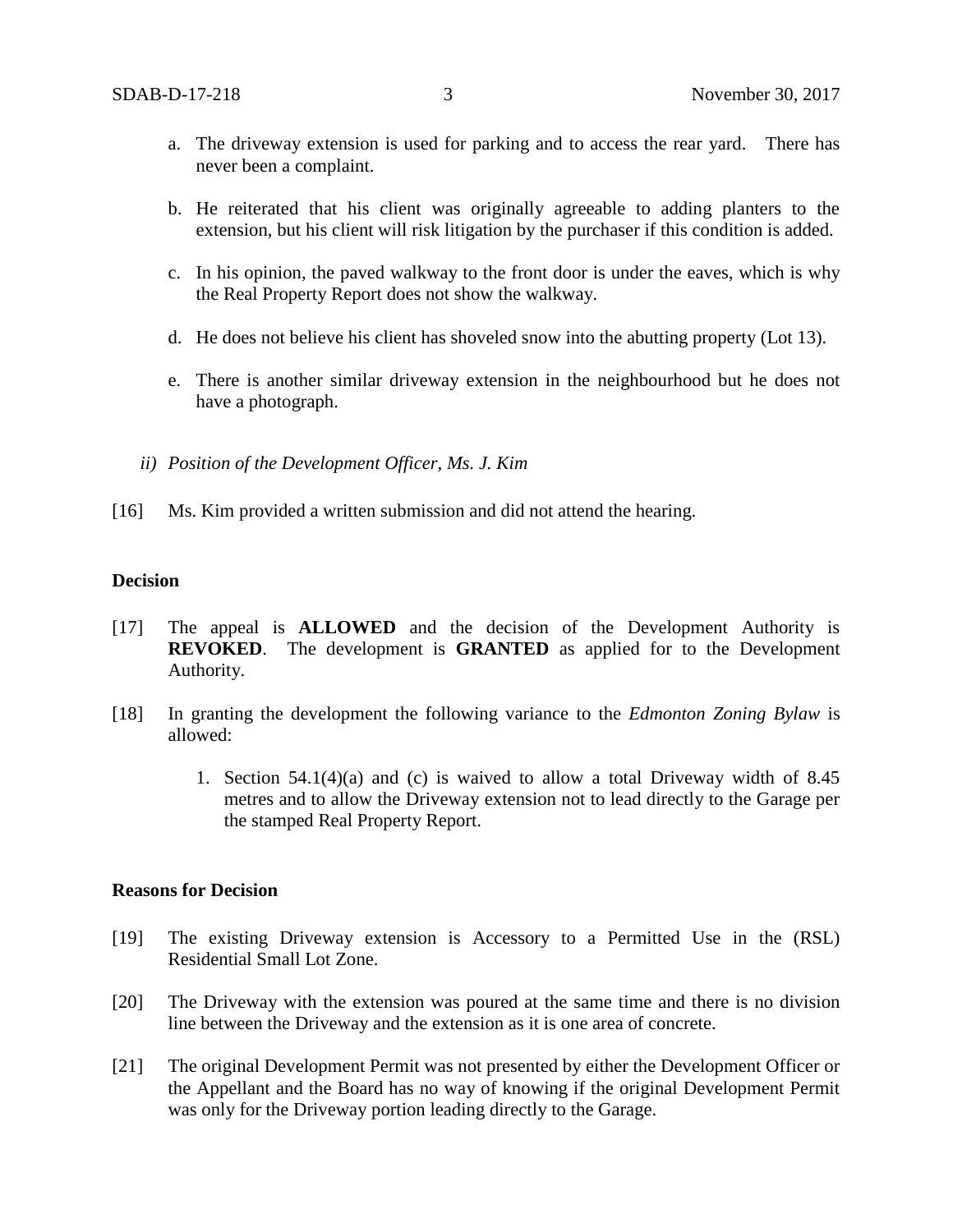- [22] The Driveway extension does not affect the (north) abutting property owner, as that property owner supports the Driveway extension.
- [23] The Driveway extension does not affect on-street parking because the length of the extension is smaller than the length of a vehicle.
- [24] The Appellant canvassed the neighbourhood and received 18 signatures out of 21 signatures of support for the development and there was one response in opposition. The Board finds that they are not directly affected.
- [25] Based on the evidence, the Appellant has parked on the Driveway extension for sometime with no known complaints.
- [26] The other portion of the Front Yard is landscaped with trees, shrubs, and grass and the property that is immediately abutting the Driveway extension is landscaped with grass.
- [27] Based on the above, the Board finds that the proposed development will not unduly interfere with the amenities of the neighbourhood, nor materially interfere with or affect the use, enjoyment or value of neighbouring parcels of land.

Patricia L. Janes.

Ms. P. Jones, Presiding Officer Subdivision and Development Appeal Board

Board Members in Attendance Mr. V. Laberge; Mr. A. Bolstad; Ms. D. Kronewitt Martin; Ms. G. Harris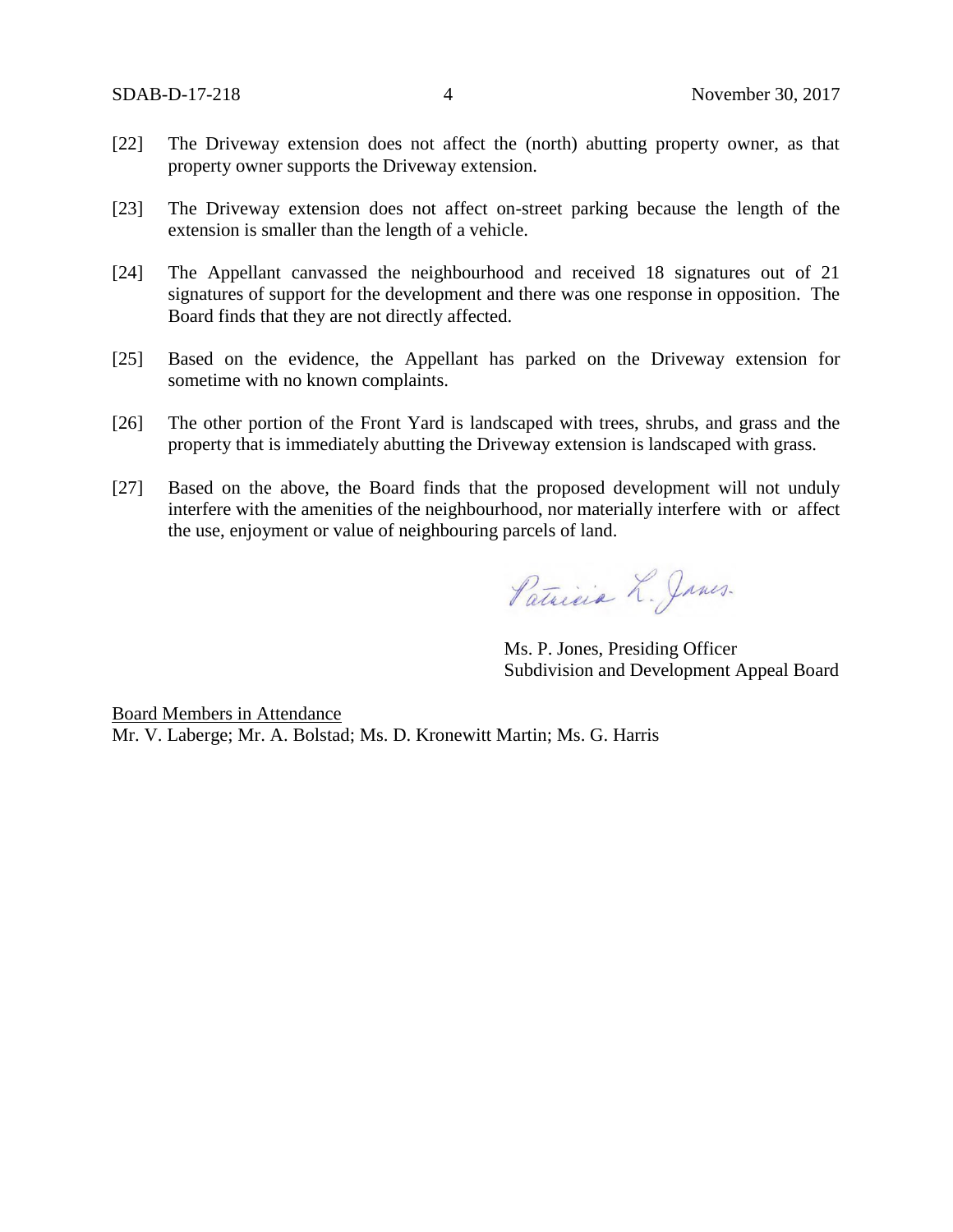## **Important Information for the Applicant/Appellant**

- 1. This is not a Building Permit. A Building Permit must be obtained separately from the Sustainable Development Department, located on the 2nd Floor, Edmonton Tower, 10111 – 104 Avenue NW, Edmonton, AB T5J 0J4.
- 2. Obtaining a Development Permit does not relieve you from complying with:
	- a) the requirements of the *Edmonton Zoning Bylaw*, insofar as those requirements have not been relaxed or varied by a decision of the Subdivision and Development Appeal Board,
	- b) the requirements of the *Alberta Safety Codes Act*,
	- c) the *Alberta Regulation 204/207 – Safety Codes Act – Permit Regulation*,
	- d) the requirements of any other appropriate federal, provincial or municipal legislation,
	- e) the conditions of any caveat, covenant, easement or other instrument affecting a building or land.
- 3. When an application for a Development Permit has been approved by the Subdivision and Development Appeal Board, it shall not be valid unless and until any conditions of approval, save those of a continuing nature, have been fulfilled.
- 4. A Development Permit will expire in accordance to the provisions of section 22 of the *Edmonton Zoning Bylaw, Bylaw 12800*, as amended.
- 5. This decision may be appealed to the Alberta Court of Appeal on a question of law or jurisdiction under section 688 of the *Municipal Government Act*, RSA 2000, c M-26. If the Subdivision and Development Appeal Board is served with notice of an application for leave to appeal its decision, such notice shall operate to suspend the Development Permit.
- 6. When a decision on a Development Permit application has been rendered by the Subdivision and Development Appeal Board, the enforcement of that decision is carried out by the Sustainable Development Department, located on the 2nd Floor, Edmonton Tower, 10111 – 104 Avenue NW, Edmonton, AB T5J 0J4.

*NOTE: The City of Edmonton does not conduct independent environmental checks of land within the City. If you are concerned about the stability of this property for any purpose, you should conduct your own tests and reviews. The City of Edmonton, when issuing a development permit, makes no representations and offers no warranties as to the suitability of the property for any purpose or as to the presence or absence of any environmental contaminants on the property.*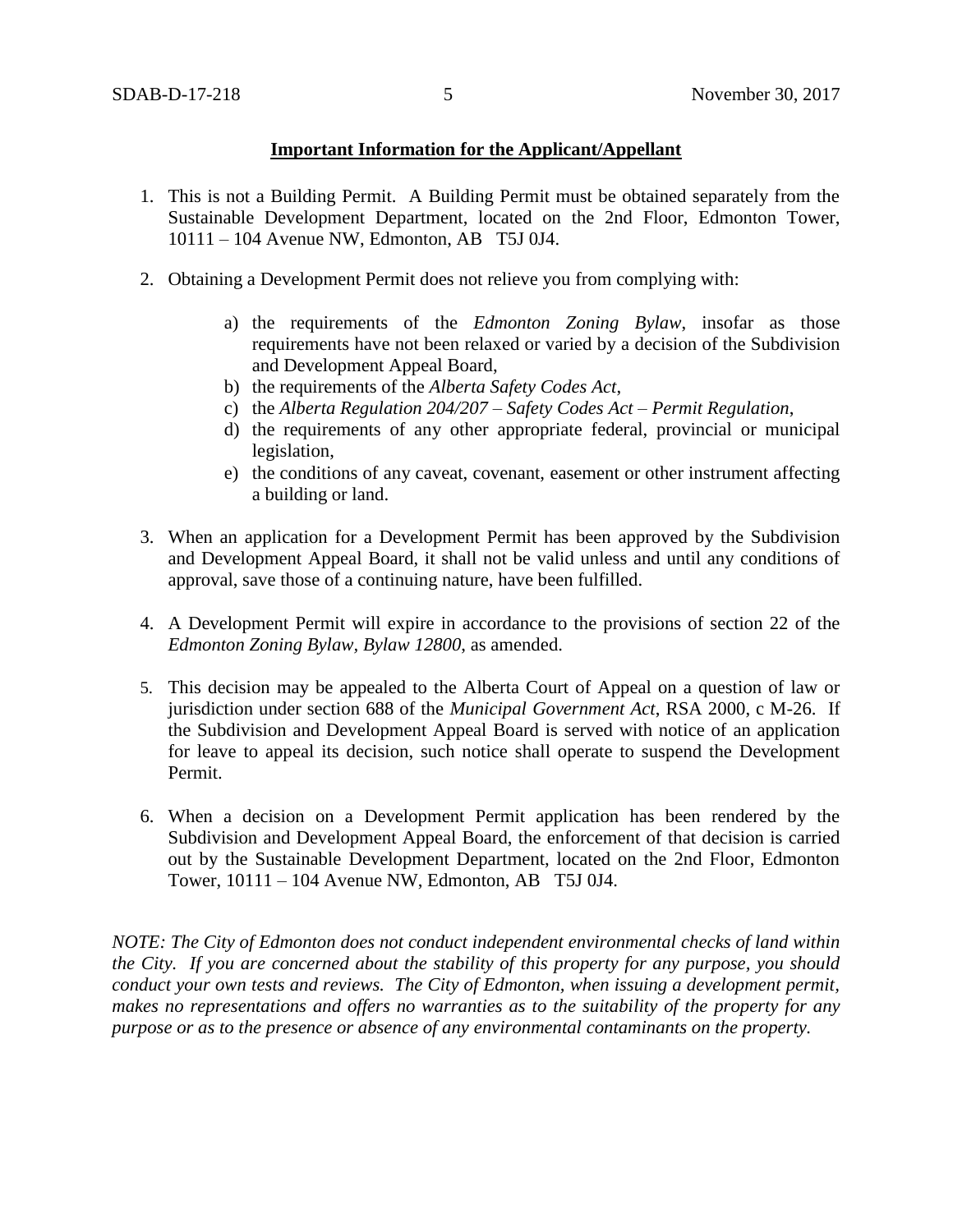

Date: November 30, 2017 Project Number: 000854982-003 File Number: SDAB-D-17-219

# **Notice of Decision**

[1] On November 15, 2017, the Subdivision and Development Appeal Board (the "Board") heard an appeal that was filed on **October 26, 2017**. The appeal concerned the decision of the Development Authority, issued on October 25, 2017, to refuse the following development:

## **Construct exterior alterations to an existing Apartment condominium unit (Balcony Enclosure, 4.31m x 2.05m).**

- [2] The subject property is on Plan CD1774 Unit 41, located at 1603, 11920 100 Avenue NW, within the DC1 Direct Development Control Provision (Area 7 of the Oliver Area Redevelopment Plan) (the "DC1"). The Oliver Area Redevelopment Plan applies to the subject property.
- [3] The following documents were received prior to the hearing and form part of the record:
	- $\bullet$  A copy of SDAB-D-12-132;
	- A copy of the Development Permit application with attachments, proposed plans, and the refused Development Permit;
	- The Development Officer's written submission;
	- The Appellant's written submissions; and
	- An on-line response from a condominium owner in support of the appeal.
- [4] The following exhibits were presented during the hearing and form part of the record:
	- Exhibit A Photographs of the condominium building submitted by an affected condominium owner in support of the appeal; and
	- Exhibit B A brochure from the supply company submitted by the Appellant.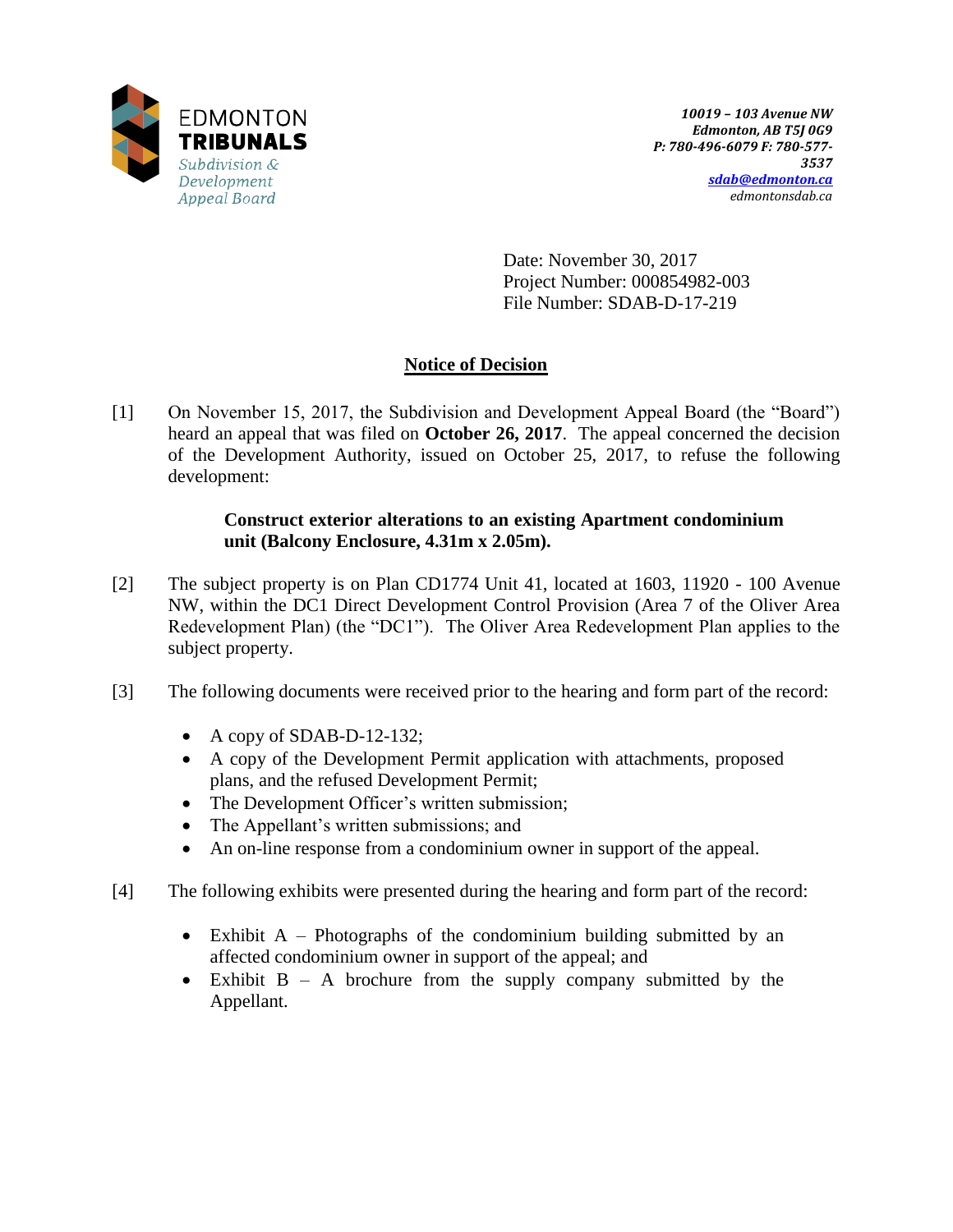#### **Preliminary Matters**

- [5] At the outset of the appeal hearing, the Presiding Officer confirmed with the parties in attendance that there was no opposition to the composition of the panel.
- [6] The Presiding Officer outlined how the hearing would be conducted, including the order of appearance of parties, and no opposition was noted.
- [7] The appeal was filed on time, in accordance with section 686 of the *Municipal Government Act*, RSA 2000, c M-26.

#### **Summary of Hearing**

- *i) Position of the Development Officer, Mr. J. Angeles*
- [8] Mr. Angeles appreciates the proposed design changes to the balcony; however the proposal is deemed to be an enclosure, which is part of the Floor Area Ratio ("FAR") calculation. The DC1 states that the maximum FAR is 3.0.
- [9] The building is non-conforming and it is already more than the maximum allowable FAR. The proposed development will increase the FAR to 5.26.
- [10] He has no authority to vary FAR both in the DC1 and in any other Zone.
- [11] Mr. Angeles provided the following information in response to questions from the Board:
	- a. The 5.26 FAR calculation does not include any of the balconies except for the proposed development.
	- b. In his opinion, adding windows to the balcony encloses the building.
	- c. A photograph of the subject building was referenced (*Exhibit A*) to show other similar balconies. Mr. Angeles indicated that most of the enclosures do not have permits. There is one enclosed patio on the main floor that is not included in the FAR.
	- d. All of the units with glass enclosures are at risk with Bylaw Enforcement.
	- e. Mr. Angeles agreed that interpreting what is an enclosure depends on the Development Officer.
	- f. The proposed development is considered an enclosure because all sides and the top have been covered. He acknowledges that the windows can open, but other times it will be closed.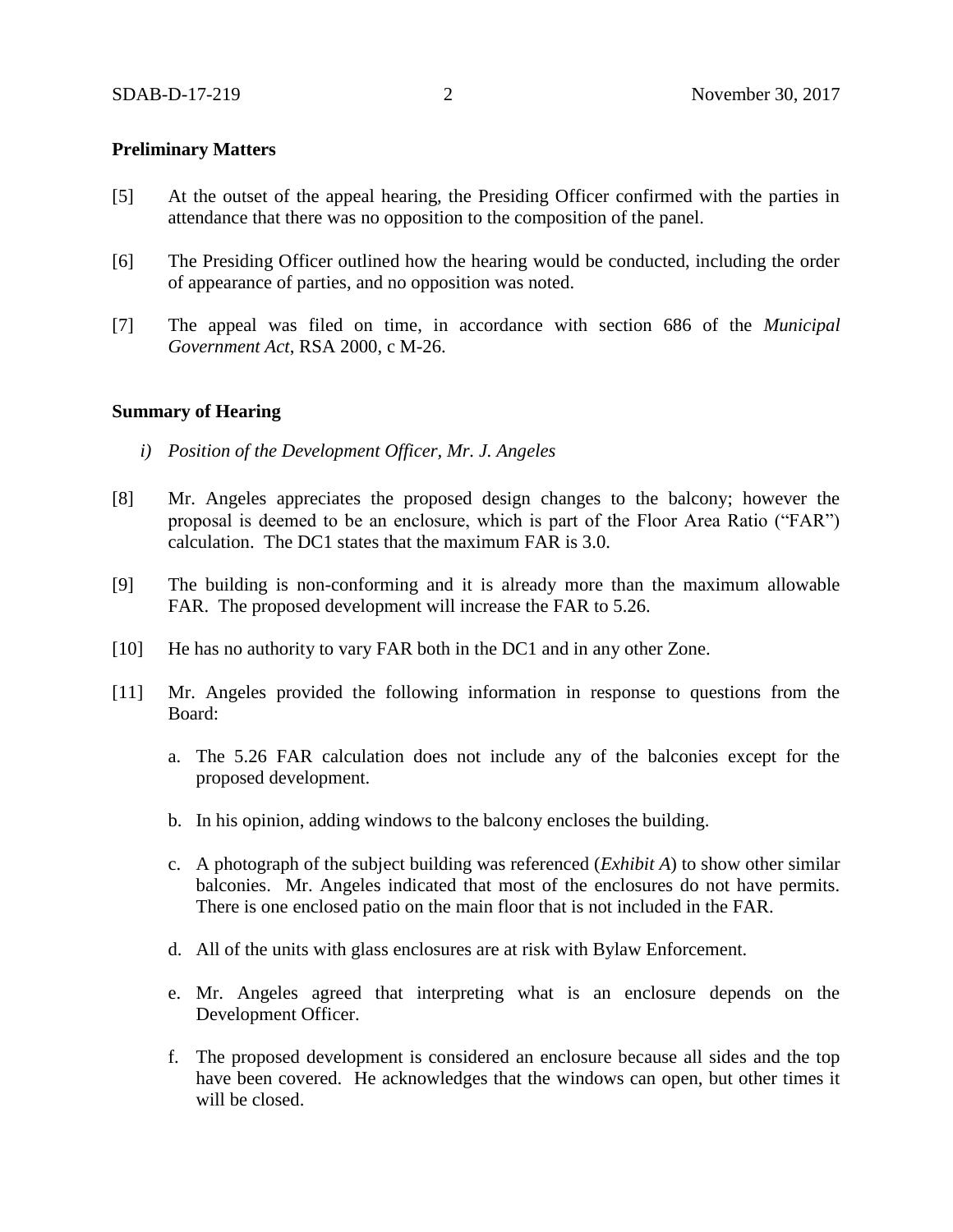- g. Heating is not a factor when it comes to the definition of Floor Area and FAR.
- h. With respect to a remedy for the Appellant, there has to be a permanent opening on the balcony. In his opinion, rezoning would be difficult because this is a DC1.
- i. The sole reason for refusal is because of the FAR variance.
- j. With regard to ventilation gaps and the Lumon Glazing System report submitted by the Appellant, he indicated that he can only interpret the drawings and not engineering terms. He reiterated that because the enclosure goes from top to bottom on all sides, it is considered enclosed.
- k. With regard to privacy screening, if air can freely flow through the screenholes he would not deem it to be an enclosure. However, screening is not the same as a glass panel. Glass is solid.
- *ii) Position of the Appellant, Ms. N. Swinton*
- [12] Ms. Swinton would like to enclose the balcony to reduce the wind so the space can be utilized more often. The balcony will not be fully enclosed as there will be space between the glass panels. There are other balconies in the building that are enclosed.
- [13] The building already exceeds the FAR and the Height, which violates the Oliver Area Redevelopment Plan.
- [14] There is a curb around the balcony that is 8 inches high and the panels will sit on top of that curb. The curb has holes in the bottom to accommodate water drainage from rain and melting snow.
- [15] She provided the Board with a brochure of the product that will be used for the enclosure, including how the glass panels will sit above the drainage holes, marked *Exhibit B*.
- [16] There will be eight glass panels along the front of the balcony.
- [17] The Condominium Board has approved glass enclosures for balconies. The Condominium Bylaw does not allow for an enclosed balcony to be used as living space.
- [18] There is a ventilation gap above the glass panels.

*iii) Position of Mr. B. Walker, an affected condominium owner in support of the Appellant*

[19] Mr. Walker provided the Board with photographs showing existing balcony enclosures in the building.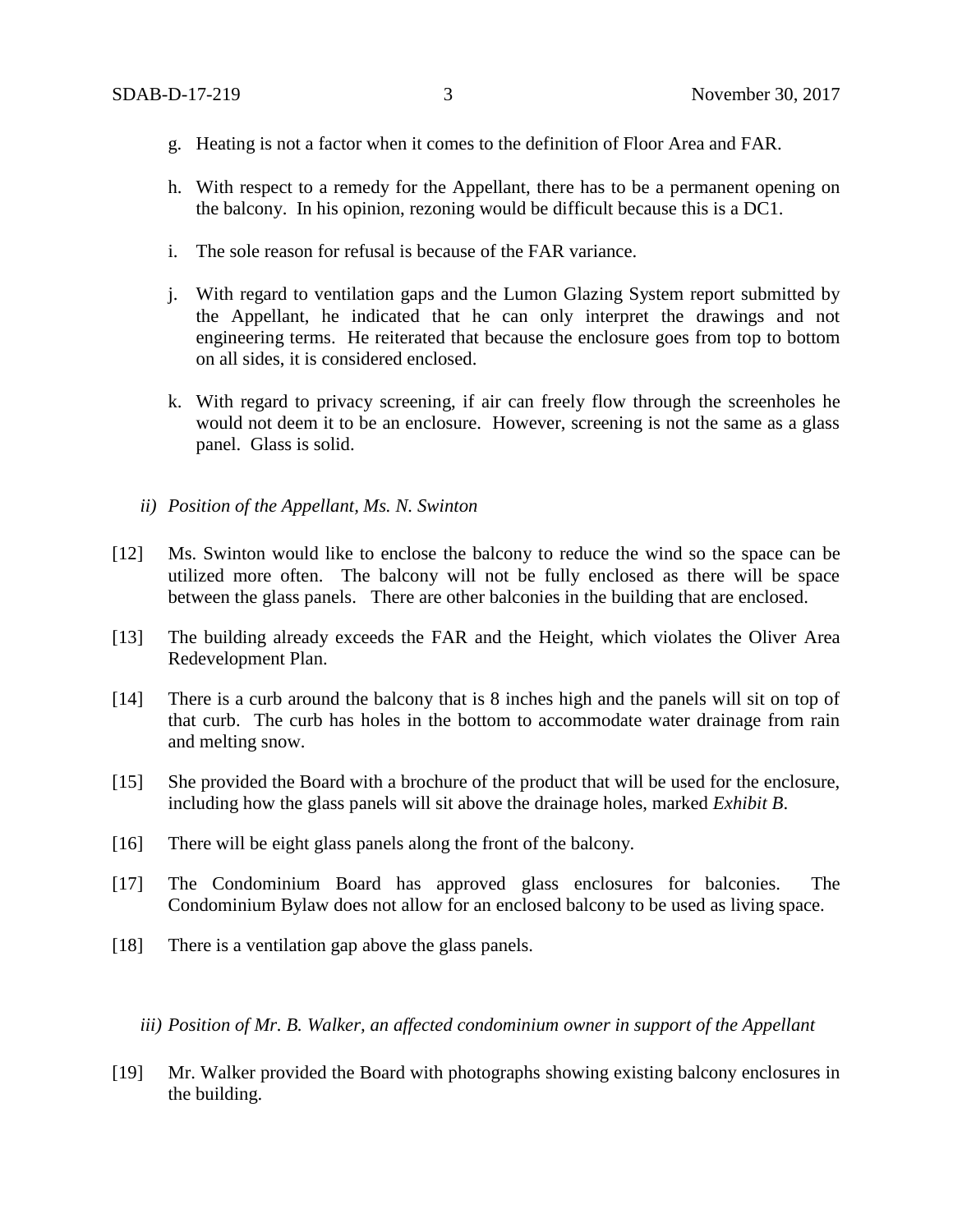- [20] It would be better for the building if all of the units had enclosed balconies for energy efficiency.
- [21] If the balconies were enclosed they would be used more throughout the year.
- [22] Not all of the balcony enclosures are fixed. They can be open or closed to accommodate windy days.
- [23] The Oliver Area Redevelopment Plan was not in place when the building was constructed approximately 50 years ago and the DC1 came into effect after that time.
- [24] The Pearl tower development adjacent to the subject site should have been a 12 storey development but it was rezoned to a Direct Control District.
- [25] Residents in the building who have balcony enclosures may not have a development permit but may have a building permit.
- [26] About 30 percent of the balconies in the building are already enclosed and are being enclosed to provide a wind block and/or safety.
- [27] In response to questions by the Board, Mr. Walker stated that this is the first time a proposed balcony enclosure was refused as several balconies in the building are already enclosed.
- [28] The Condominium Board has not looked into rezoning the property.
- [29] Ms. Swinton and Mr. Walker could not comment if the Development Officer failed to follow the directions of Council.
- [30] The Condominium Board has a Bylaw that does not allow for balconies to be heated.

### **Decision**

[31] The appeal is **ALLOWED** and the decision of the Development Authority is **REVOKED**. The development is **GRANTED** as applied for to the Development Authority.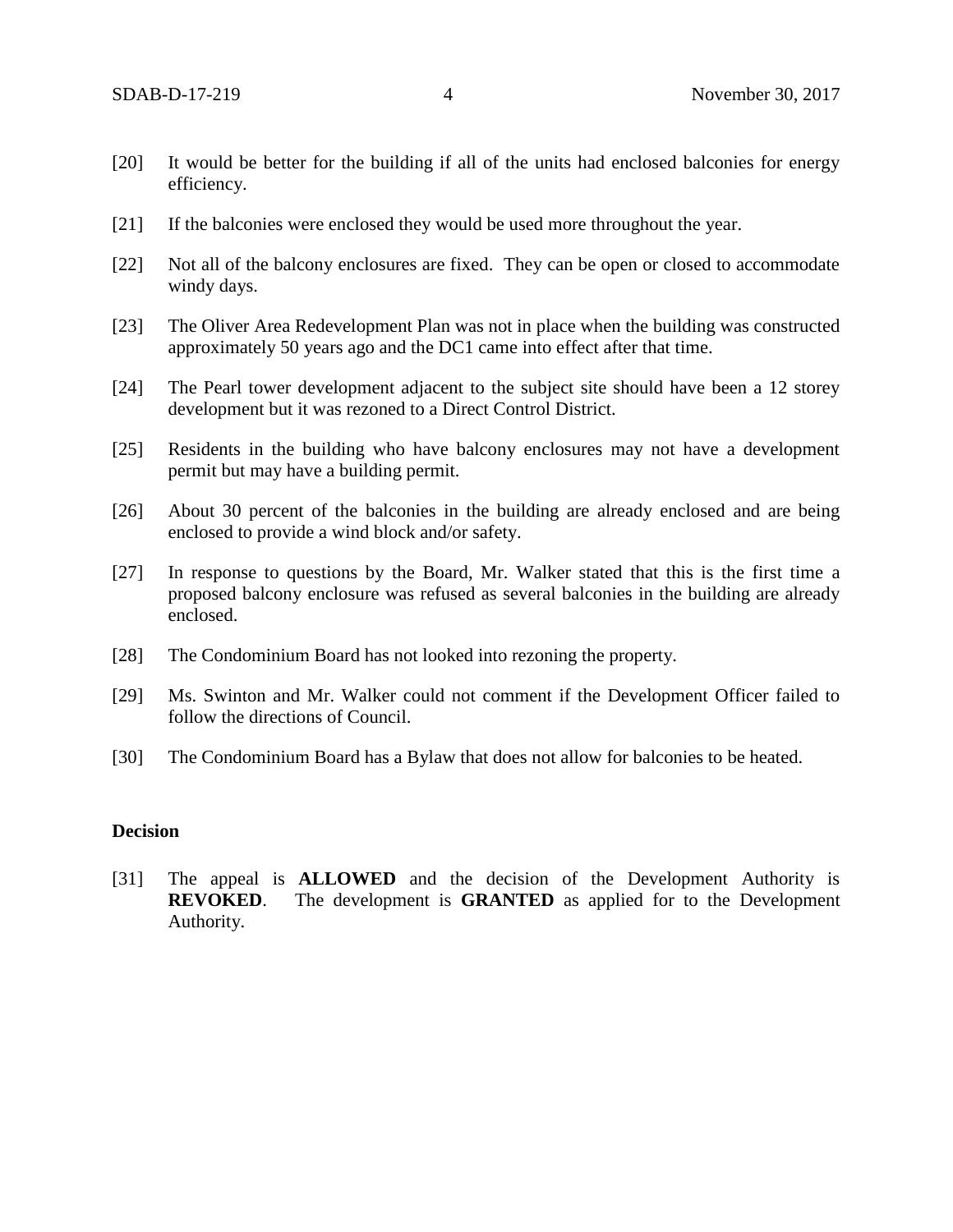#### **Reasons for Decision**

[32] Section 641(4)(b) of the *Municipal Government Act* states:

Despite section 685, if a decision with respect to a development permit application in respect of a direct control district is made by a development authority, the appeal is limited to whether the development authority followed the directions of council, and if the subdivision and development appeal board finds that the development authority did not follow the directions it may, in accordance with the directions, substitute its decision for the development authority's decision.

[33] Under section 6.1(39) of the *Edmonton Zoning Bylaw*, Floor Area means:

the total Floor Area of the building or structure, contained within the outside surface of the exterior and Basement walls, provided that in the case of a wall containing windows, the glazing line of windows may be used.

[34] Under section 6.1(40) of the *Edmonton Zoning Bylaw*, Floor Area Ratio means:

the numerical value of the Floor Area of the building or structure relative to the Site upon which it is located, excluding: (a) Basement areas used exclusively for storage or service to the building; (b) parking areas below Grade; (c) walkways required by the Development Officer; and (d) Floor Areas devoted exclusively to mechanical or electrical equipment servicing the development, divided by the area of the Site.

- [35] The Development Officer determined the proposed development is permanently enclosed; therefore the balcony with the non-conforming building exceeds the maximum allowed Floor Area Ratio of 3.0 and therefore had no authority to vary the Floor Area Ratio.
- [36] However, the Board finds that the proposed development is not permanently enclosed for the following reasons:
	- (1) Based on the evidence provided there are:
		- (a) sliding glass panels which do not join together to form a solid wall, but have open spaces between them;
		- (b) drainage holes along the floor that allow for the removal of water and snow accumulation and which also provide ventilation; and,
		- (c) an open ventilation area across the top of the glass panels.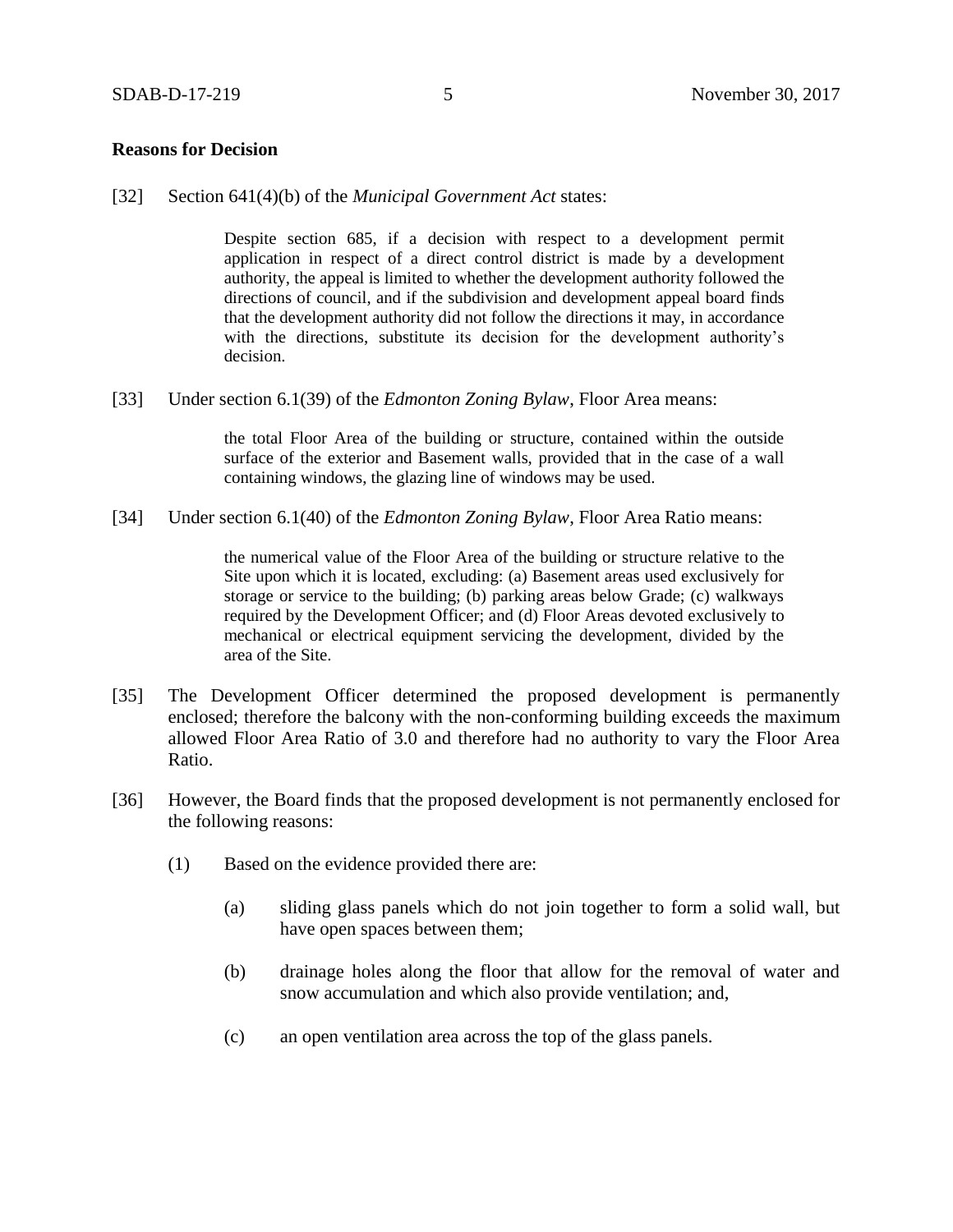- (2) Although there are solid glass walls at each of the ends of the balcony, the front portion can be completely opened and even when closed, provide for open ventilation areas between the panels, along the top and at the floor level of the balcony.
- (3) The Condominium Board approves making the balconies more useable.
- (4) There are other permitted enclosed balconies associated with this building.
- [37] For the above reasons the Board does not deem this an enclosure.
- [38] Therefore, the Board finds that because the proposed development does not meet the definition of Floor Area, the balcony is not included in the Floor Area Ratio and no variance is required.
- [39] Based on the above, the Development Officer did not follow the directions of Council and accordingly the Board has approved the proposed development.

Patricia L. Janes.

Ms. P. Jones, Presiding Officer Subdivision and Development Appeal Board

Board Members in Attendance Mr. V. Laberge; Mr. A. Bolstad; Ms. D. Kronewitt Martin; Ms. G. Harris